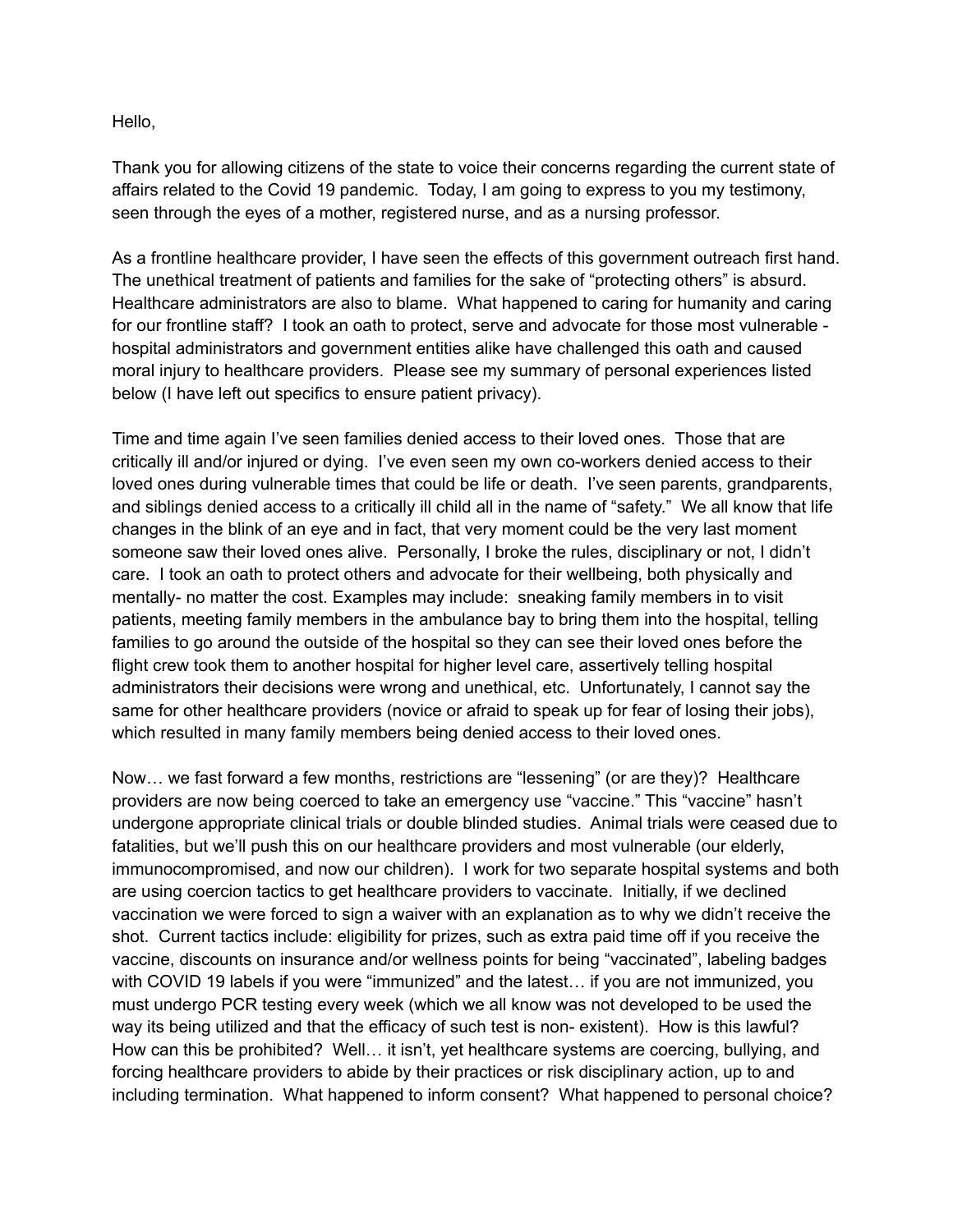What happened to protection of my own medical and religious freedom? These are questions I and fellow Ohioans deserve an answer to. I also feel as if I can't speak up about my beliefs, question the "science" regarding masking or the "vaccine" for fear of losing my employment, and potentially the career I love and have passionately served in for almost 20 years.

Another perspective I'd like to share is that from a nurse educator. I have the pleasure of teaching at several local technical and community colleges. These schools contain accredited RN programs. As a professor, I have seen detrimental effects hindering the growth, competence, and preparedness of our students. All, I feel, are a direct result of this pandemic and the poor management of education after we began to understand that things weren't quite as terrible as we were initially led to believe. Hospitals kicked schools out of clinical rotations, leading to lack of hospital experience, lack of hands on knowledge building, and time developing skills essential for bedside nursing practice. These students were forced into an online learning environment which further inhibited their performance and preparedness for the clinical setting. Despite our exhaustive efforts, we were forced to have the students participating in self learning of foundational skills and virtual simulation, which in my opinion, has hindered their ability to understand the true practice environment and leads to alarming unpreparedness for the field. The majority of these students lack clinical judgement, solid assessment skills, and critical thinking- which again, in my opinion, is related to the lack of both in person learning and clinical rotation opportunities. Moreover, upon graduation, these students were briskly swept into the clinical environment and allowed to practice as graduate nurses. While we do need healthcare providers, these new graduates were forced to take full patient assignments prior to being appropriately trained, licensed by the state, or provided mentoring by seasoned registered nurses. This leads to increased risk for patient harm and death related to knowledge deficits and medical errors. Furthermore, studies have shown that graduate nurses thrown into high acuity settings with unsafe nurse to patient ratios risk early burnout and fatigue- causing them to leave the profession within just a few short years. Our patients and novice nurses deserve better!!! (I am happy to provide supporting literature if desired).

As a mother, I have also seen a negative impact on my children. My 13 year old son, an extremely athletic and extroverted boy, was forced into online learning and self teaching, isolation from friends, and halting of sports activities. This has led to a drop in his grades, anger, lack of motivation, and lack of interest in academics. Frustration regarding restrictions has even left him questioning if he wanted to continue to participate in activities such as basketball, baseball, and band. Now, he is able to participate a little more freely in these events (thankfully), but still experiences mental abuse from teachers and athletic directors when he takes his mask down to catch his breath, take a drink, etc. Wearing masks during physical activity is absurd. Moreover, the literature shows that cloth and simple masks are ineffective at preventing the spread of COVID 19. Why are we still battling this?

My daughter, age 17, is quite the opposite of her brother. She is introverted and academically driven. She has even struggled with the online environment, lack of engagement with her peers, and lack of ability to participate in school functions and preceptorships. She will be graduating this year and wasn't able to participate in the following events: homecoming,